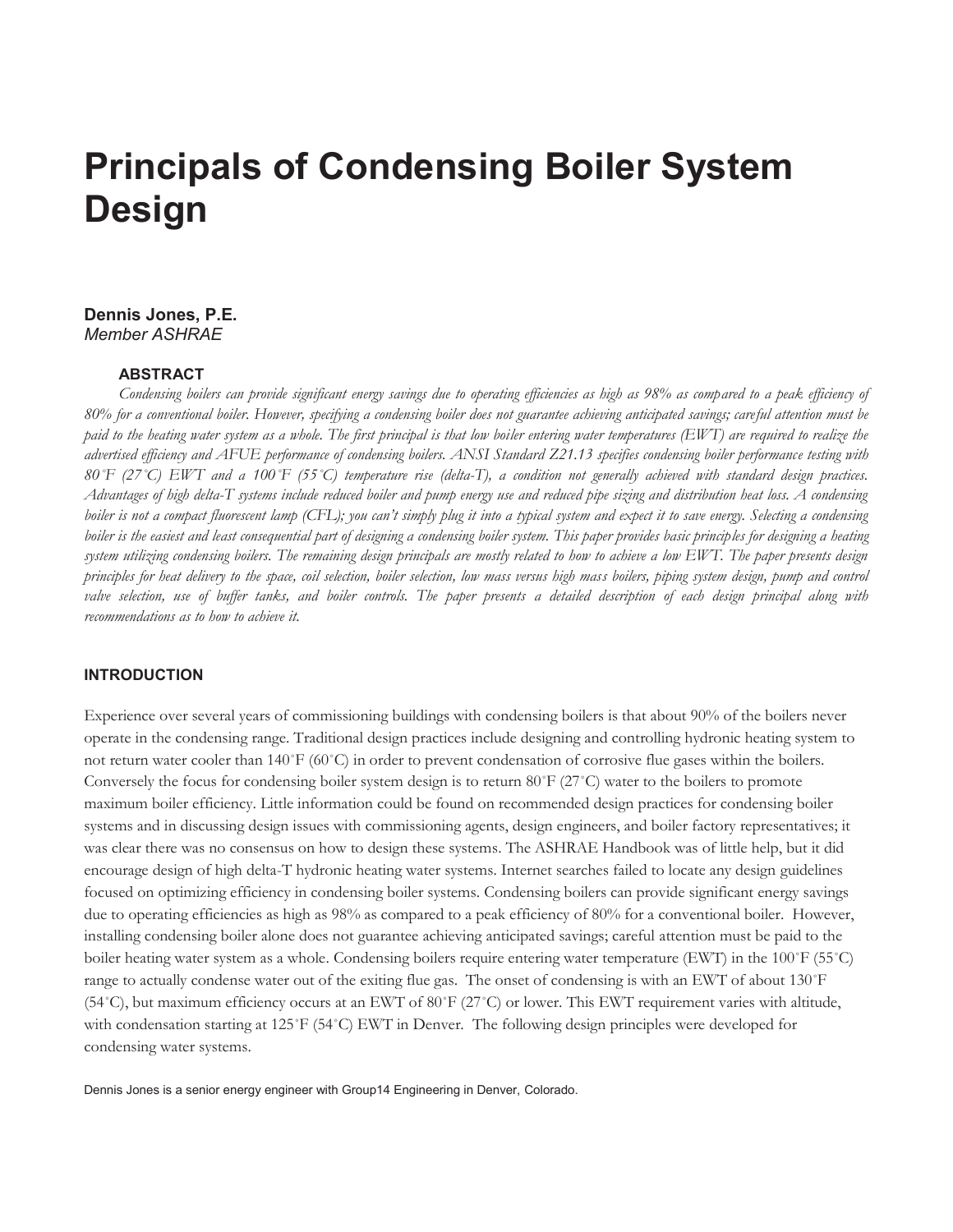# **DESIGN PRINCIPALS**

# **Principal-1 - Return Water Temperatures to the Boilers must not Exceed 80˚F (27˚C) to Achieve the Advertised Boiler Efficiency**

ANSI Standard Z21.13 tests and rates condensing boiler performance with an 80˚F (27˚C) boiler entering water temperature (EWT) and a 100˚F (55˚C) temperature rise (delta-T) to produce a boiler leaving water temperature (LWT) of 180˚F (82˚C). Condensing boiler performance is dominated by the boiler EWT. Figure 1 below shows a typical condensing boiler efficiency curve from a manufacture and a theoretical performance curve.



#### **Figure 1** Typical Condensing Boiler Efficiency Curves

The boiler starts to condense water out of the combustion gasses when the dewpoint of the combustion gasses is reached; which, at sea level, is about 130˚F (54˚C). As gas temperatures continue to drop, more water is condensed out and the boiler efficiency increases dramatically down to about 80°F (27°C), which is the boiler EWT at which the boiler is rated. If the heating water system cannot deliver 80˚F (27˚C) water back to the boiler; the boiler will not operate at it's rated efficiency.

If the system cannot be designed to return water near 80°F (27°C) for a good portion of the heating season, a noncondensing boiler should be considered; which can operate with an efficiency of up to 87% with an EWT of 140˚F (60˚C). Typically non-condensing boilers cost about a third of the cost of a condensing boiler.

# **Principal-2 – Select Heating Coils for a 80˚F (27˚C) Leaving Water Temperature**

Proper heating coil selection is the most important element of designing a high-performance heating water system. Consider the following example, summarized in Table 1.

| <b>Table 1. DHW Coil Selection Example</b> |                                                  |                                              |                                              |                         |                                                |                                        |                       |                       |
|--------------------------------------------|--------------------------------------------------|----------------------------------------------|----------------------------------------------|-------------------------|------------------------------------------------|----------------------------------------|-----------------------|-----------------------|
| Selection                                  | Load<br>Side<br>GPM<br>$(\mathrm{L}/\mathrm{M})$ | Load Side<br>EWT<br>$\mathrm{F}(\mathrm{C})$ | Load Side<br>LWT<br>$\mathrm{F}(\mathrm{C})$ | Source<br>Side<br>(GPM) | Source Side<br>EWT<br>$\mathrm{F}(\mathrm{C})$ | Source<br>Side<br>LWT<br>$\rm{F}$ (°C) | LxWxH<br>mches<br>(cm | Weight<br>lbs<br>(kg) |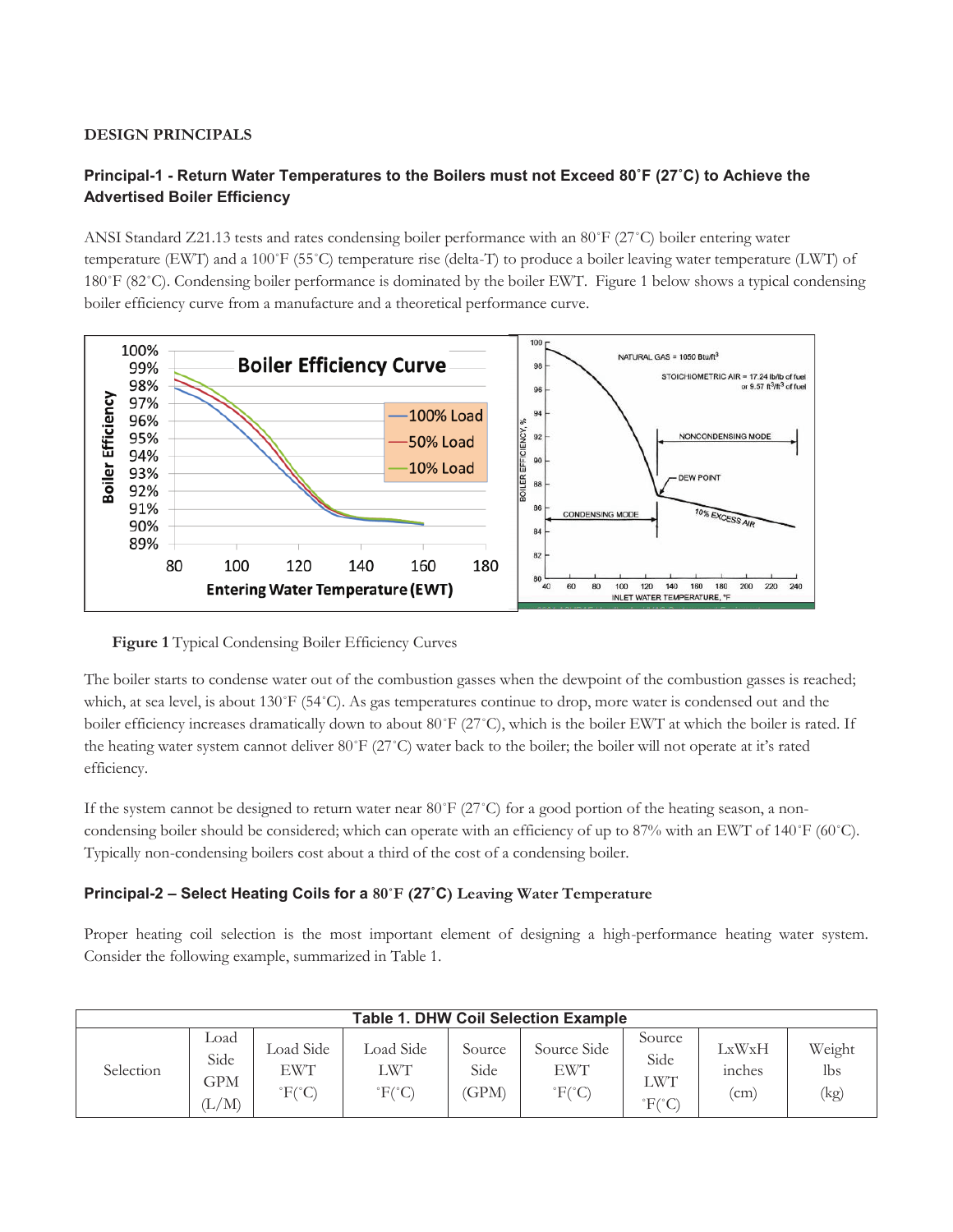| $20^{\circ}$ F (11.1 °C)           | 80    | 40    | 135    | 195    | 150    | 110      | 38x13x16   | 769   |
|------------------------------------|-------|-------|--------|--------|--------|----------|------------|-------|
| Delta-T                            | (303) | (4.4) | (57.2) | (90.6) | (65.6) | (43.3)   | (97x33x41) | (349) |
| $80^{\circ}$ F (44.4 $^{\circ}$ C) | 80    | 40    | 135    | 125    | 160    |          | 20x10x12   | 156   |
| Delta-T                            | (303) | (4.4) | (57.2) | (51.7) | (71.1) | 80(26.7) | (51x25x30) | (71)  |

A heat exchanger is required to heat 80 gpm (303 lpm) of domestic water from  $40\degree$ F ( $4\degree$ C) to 135 $\degree$ F (57 $\degree$ C). The deisgn specified a heat, based on a vendor selection, that used 195 gpm (738 lpm) of 150°F (66°C) boiler water with a design LWT of 110˚F. During a design review, the commissioning agent re-selected the heat exchanger assuming EWT=160˚F and LWT=80°F (27°C). The resulting LWT back to the boiler was  $80^{\circ}$ F (27°C), increasing boiler efficiency, the heating water flow rate dropped about 40%, allowing for a smaller pump, and the heat exchanger weight and cost dropped to 20% of that of the original selection. This is a typical result from sizing the heat exchanger for an appropriate Delta-T rather than staying with a 20˚F (27˚C) Delta-T dictated by a rule of thumb.

Consider another example, selection of an air heating coil, summarized in **Table** 2. A 20˚F (11˚C) delta-T on the water side is often used to size heating coils. High-performance systems require coil selection at a much higher delta-T, in the 80˚F (45˚C) range. A heating coil is required in an AHU to heat 10,000 cfm (4719 lps) of air from 35˚F (2˚C) to 90˚F (32˚C) . In an attempt to keep coil LWT at 100°F (38°C), the engineer uses a 120°F (49°C) EWT. He then tries the same selection with a 180˚F (82˚C) EWT. The difference in the results is that 3 coil rows are required for the 20˚F (11˚C) delta-T selection along with a 56.4 GPM (213 lpm) flow rate. The 80˚F (44˚C) delta-T selection results in a 2 coil row and a 14.4 GPM (55 lpm) flow rate.

| Table 2. Air Heating Coil Example. |                 |                 |  |  |  |
|------------------------------------|-----------------|-----------------|--|--|--|
| Selection Run                      | 20F (11C) delta | 80F (45C) delta |  |  |  |
| Face Area ft2 (m2)                 | 20(1.8)         | 20(1.8)         |  |  |  |
| Face Velocity fpm (mps)            | 500(2.5)        | 500(2.5)        |  |  |  |
| $Rows - FPI$                       | $3 - 10$        | $2 - 10$        |  |  |  |
| CFM (lps)                          | 10,000 (4,719)  | 10,000 (4,719)  |  |  |  |
| Entering Air Temp °F (°C)          | 35(2)           | 35(2)           |  |  |  |
| Leaving Air Temp °F (°C)           | 93.1 (33.9)     | 94.2 (34.6)     |  |  |  |
| Fluid                              | Water           | Water           |  |  |  |
| Air Pressure Drop in WG (Pa)       | 0.28(70)        | 0.19(47)        |  |  |  |
| Water Pressure Drop ft (m)         | 11.56(3.5)      | 13.7(4.2)       |  |  |  |
| Water Velocity $ft/s$ (m/s)        | 5.2(1.6)        | 4.0(1.2)        |  |  |  |
| Entering Water Temp °F (°C)        | 120 (49)        | 180 (82)        |  |  |  |
| Leaving Water Temp °F (°C)         | 100(38)         | 100(38)         |  |  |  |
| GPM(1/m)                           | 56.4 (213)      | 14.4 (55)       |  |  |  |

 The only other difference is that the 80˚F (45˚C) delta-T selection has 16 passes of tubing per circuit across the coil face as opposed to 8 passes for the other coil. At lower water flow rates, fewer circuits with longer lengths are required to keep flow in the turbulent range for better heat transfer. The coil selection program used in this example was randomly downloaded from a coil provider web site. The high delta-T coil is very similar to the low delta-T coil, but it provide significant energy savings due to a 75% reduction in pumping energy, lower pressure drop on the air side, and low boiler EWT in a coil that has less rows.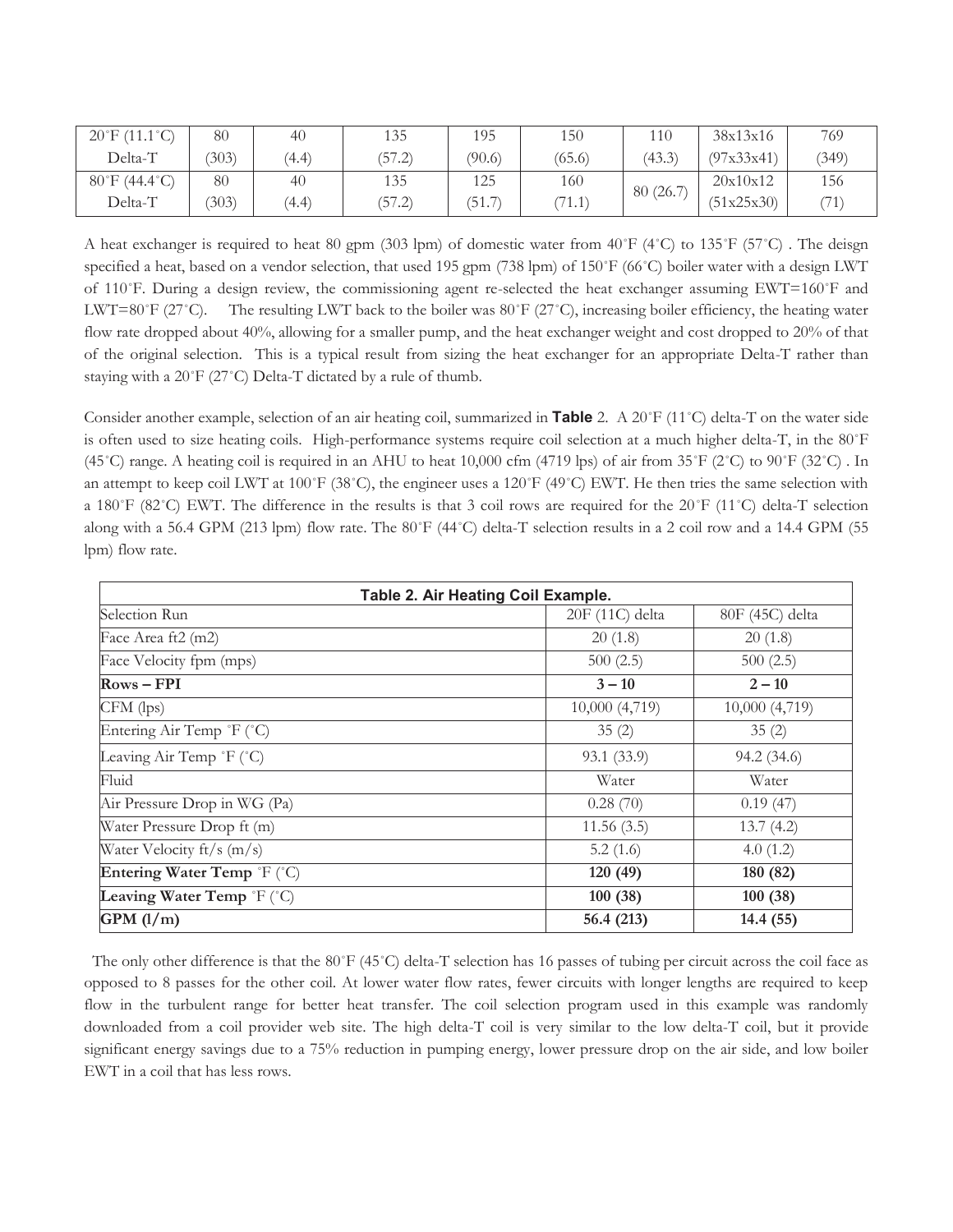# **Principal-3 – The Heating Water Design Delta-T for a Heating Coil should equal the Load Design Delta-T**

Performance of a hot water heating coil is given by the following equation:

$$
Q = Cmin \times \epsilon \times (EWT - EAT)
$$
\n<sup>(1)</sup>

where  $Q = \text{Rate of heat transfer (Btuh)}$  $Cmin = Minimum fluid capacitance rate (Btuh/°F)$  $\epsilon$  = Effectiveness EWT=Entering water temperature EAT=Entering air temperature

Fluid capacitance rate is the product of the mass flow rate and the fluid specific heat for both the air and water sides of the coil. Capacitance rate is equal to 500 x GPM on the water side and 1.08 x CFM on the air side, expressed in Btuh/F. Selecting a heating coil with matched capacitance rates on the source and load sides will result in equal Delta-Ts on both side of the heat exchanger. Selecting a delta-T on the source side less than the delta-T on the load side will maximize the heating water delta-T; resulting in cooler return water temperatures to the condensing boilers. In addition, good control with a control vlave requires the source side delta-T to be less than or equal to the load delta-T; given the heat exchanger performance equation above in which the minimum capacitance rate dominates the amount of heat transfer. At part load, the delta-T of the heating water will increase as the control valve pinches down to control coil output. With proper coil sizing, control valves can be significantly smaller and provide much more effective control.

### **Principal-4 – Select Heating Systems Capable of Returning 80˚F (27˚C) Water to the Boiler**

Some HVAC heating systems are more compatible with condensing boilers than other systems. **Error! Reference source not found.** Summarizes typical operating temperatures of common HVAC equipment, the approximate heat exchanger effectiveness appropriate for a condensing boiler system, and achievable hot water return temperatures.

| Table 3. Typical Coil Design Temperatures.            |                      |                                                    |                                        |                                            |                                      |                                      |                               |  |
|-------------------------------------------------------|----------------------|----------------------------------------------------|----------------------------------------|--------------------------------------------|--------------------------------------|--------------------------------------|-------------------------------|--|
| Equipment                                             | <b>DHW</b><br>Heater | <b>AHU</b><br>Heating<br>Coil<br>(Single)<br>Zone) | <b>AHU</b><br>Heating<br>Coil<br>(VAV) | <b>VAV</b><br><b>Box</b><br>Reheat<br>Coil | Radiant<br>Slab<br>Heating<br>System | <b>Hot Water</b><br><b>Baseboard</b> | <b>Snow</b><br>Melt<br>System |  |
| Entering Load Temp 'F (°C)                            | 50(10)               | 60(16)                                             | 40(22)                                 | 60(16)                                     | 80(27)                               | 70(21)                               | $30(-1)$                      |  |
| Leaving Load Temp °F (°C)                             | 140(60)              | 90(32)                                             | 60(16)                                 | 80(27)                                     | 120(49)                              | 140(60)                              | 40(4)                         |  |
| Load Delta-T                                          | 90(50)               | 30(17)                                             | 20(11)                                 | 20(11)                                     | 40(22)                               | 70(39)                               | 10(5)                         |  |
| <b>Achievable HTX Effectiveness</b>                   | 0.95                 | 0.50                                               | 0.40                                   | 0.40                                       | 0.90 <sub>1</sub>                    | 0.60                                 | 1.00                          |  |
| Required HW Supply Temp <sup>P</sup><br>$(^{\circ}C)$ | 145(63)              | 120(49)                                            | 90(32)                                 | 110(43)                                    | 120(49)                              | 180 (82)                             | 40(4)                         |  |
| HW Return Temp $F(T)$                                 | 60(16)               | 90(32)                                             | 70(21)                                 | 90(32)                                     | 80(27)                               | 120(49)                              | $30(-1)$                      |  |

Ideally the heating coil serves a low temperature load like DHW heating or snow melting or a pre-heat coil in an AHU; which allows a low return water temperature to the boilers. Problem coils include: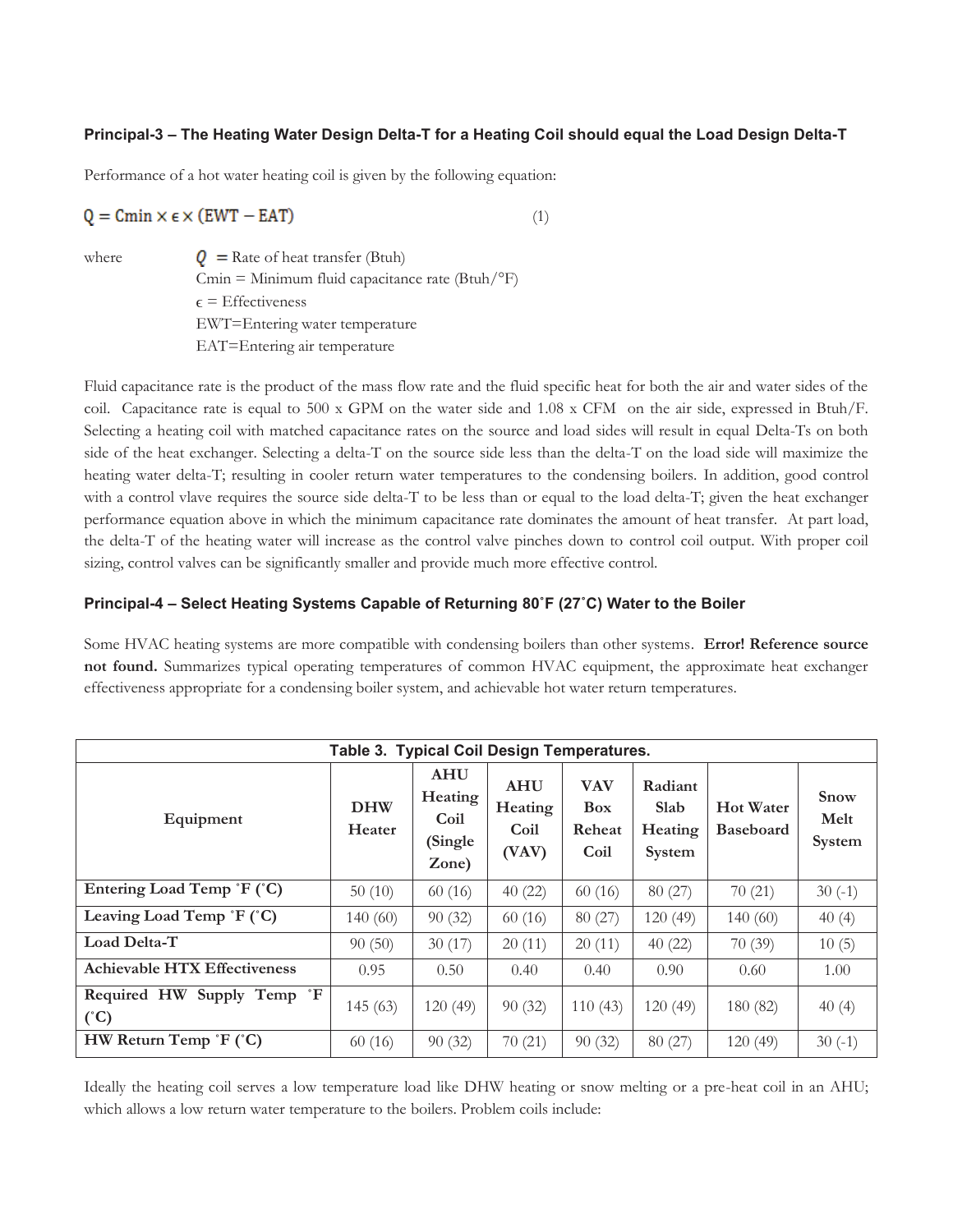- · VAV reheat coils, typically 1 and 2 row coils, which require warmer heating water temperatures. Typically a 3 to 4 row coil is required, which is an added-cost option for most manufactures.
- · Hot water baseboard heating should be avoided; they require higher temperatures to drive the airflow over the coils. Hot water baseboard can and should be designed with heating water delta-T of 60˚F (33˚C). The heat output is proportional to the average water temperature for a baseboard circuit.
- · Radiant heating slabs work well with condensing boilers, if designed to return water at about the temperature of the slab. The system should include a tertiary pumping loop and optimal tube spacing within the slab.

Table 3 is for typical peak heating load conditions; heating water delta-Ts will increase as flow is throttled down for part loads and the hot water supply temperature can be reset downwards based on decreasing load.

# **Principal-5 – Use Primary-Only Heating Water Distribution Systems**

A problem we've seen the field with condensing water systems is the use of primary-secondary distribution systems, which are designed to provide constant water flow through the boilers and variable flow through the heating coils. This arrangement results in mixing of supply and return water, if boiler and load flow rates are not exactly the same. Mixing will result in either elevated return water temperatures to the boilers or reduced supply water temperatures to the coils; both of which degrade condensing boiler efficiency. The recommended primary-only boiler system is indicated by the Figure 2 and has the following elements:

- · A single variable-speed pump sends return water to the boilers and on to the heating coils. The boilers are equipped with isolation valves and the coils with 2-way control valves. Pump speed is controlled to maintain a differential pressure (DP) setpoint between coil supply water and return water piping in the vicinity of the coils. The DP setpoint may be reset based on valve positions.
- · A recirculation control (system bypass) valve operates at low load to maintain the required minimum flow rate setpoint through the operating boiler. A flow meter (not shown) is required in the boiler loop. Boiler sequencing is controlled to avoid operation of the recirculation valve.



**Figure 2** Primary-Only Heating System Schematic.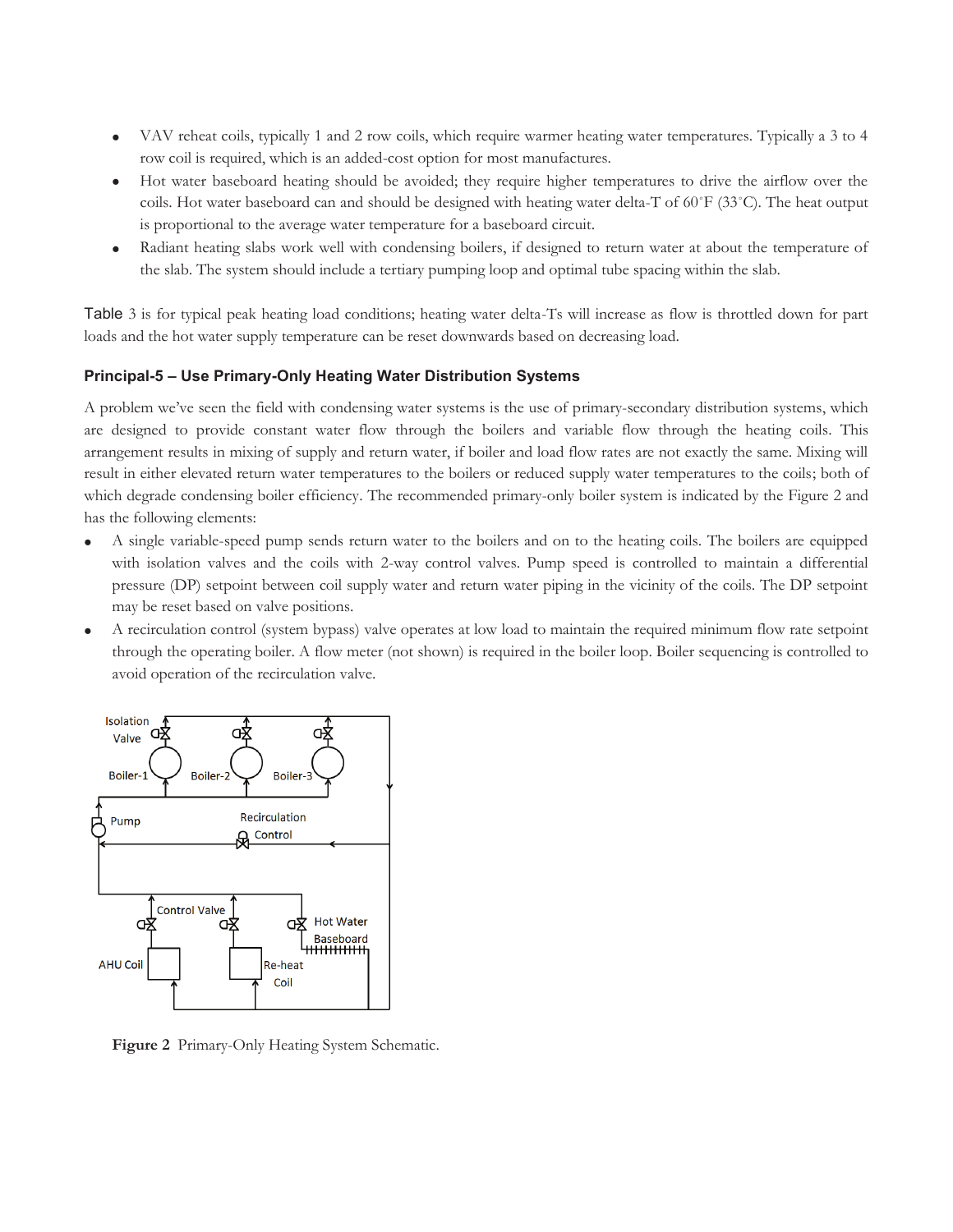#### **Principal-6 – Select Boilers with Low Burner Turn-Down Ratios**

Condensing boilers are typically designed with a low burner turn-down ratio to 20% or lower. Some of the better boilers have turn-down ratios as low as 5%. If loads drop below the turn-down ratio, the boilers must cycle on and off to meet the load, which can significantly reduce the efficiency of the boiler. When boilers cycle, a pre and post purge of the combustion air in the burner and heat exchanger is required. As a result, every time a boiler is started, cold combustion air is blown through the heat exchanger at the maximum airflow rate for a minute or two; pulling heat out of the boiler and exhausting it. Purge losses are insignificant if boiler cycling is limited to 20 minutes or more, but are significant for fast boiler cycling, like every 5 minutes. We've seen boiler cycling as fast as every 2 minutes with a minute of operation and a minute of purge.

Boiler mass is essentially the amount of water inside the boiler and has a direct impact on boiler cycling at low load. Most condensing boilers are "low-mass" meaning they could have as little as 2 quarts (liters) of water in the boiler. The problem is low-mass boilers are subject to fast cycling at low loads, which aggravates the performance during cycling. External water storage (buffer) tanks can be piped into the system to reduce or eliminate short-cycling. Low-mass boilers are compact and can be wheeled through a doorway and arranged in modular banks; adding a large buffer tank defeats the space-saving advantage of low-mass boilers.

#### **Principal-7 - Select Boilers with Low Minimum Water Flow Requirements**

Minimum operating boiler water flow rates are usually more important to system performance than the burner turn-down ratio. Minimum flow turndowns range from zero to as high as 80%, depending on the boiler selected. High-mass condensing boilers generally have low or no minimum flow requirements. Most primary-only distribution systems utilize a system flow meter and bypass valve to maintain the minimum flow rate through the operating boilers. The bypass valve directs boiler exiting supply water directly back into the boiler return, which greatly increase boiler entering water temperatures, generally taking the boiler out of the condensing range. The minimum boiler flow requirement is generally the most critical factor in boiler selection. The minimum allowable boiler flow is often not immediately apparent in boiler design and installation manuals, but it is almost always stated somewhere. Operation below this limit can damage the boiler and void the warranty.

# **Principal-8 – Vary the Size of Boilers to lower System Turn-Down Ratio and Minimum Water Flow Requirements**

For instance, for a total system capacity of 100%, consider two boilers sized at 20% and 80% rather than two boilers both sized at 50%. Assuming the minimum burner turn-down and flow rate is 20% of peak for each boiler, the system minimum of unequally sized boilers is 4% versus 10% for equally sized boilers.

#### **Principal-9 – Select Control Valves Capable of Accurately Controlling less than 1% of Peak Flow**

Control valves can negatively affect the ability of the system to maintain a high delta-T at low loads. Restricting water flow with a modulating control valve, results in a higher water delta-T. However, operating a control valve in an open/closed mode, results in a low delta-T. Open/closed control of a modulating valve will occur at low flow through the valve, typically starting at about 5% of design flow for an inexpensive control valve. Characterized valves and multi-port valves can decrease the advent of open/closed cycling down to 1% or less. It is recommended that all high-performance systems be equipped with modern pressure independent control (PIC) valves. PIC valves can provide accurate control down to the range of 0.5% load.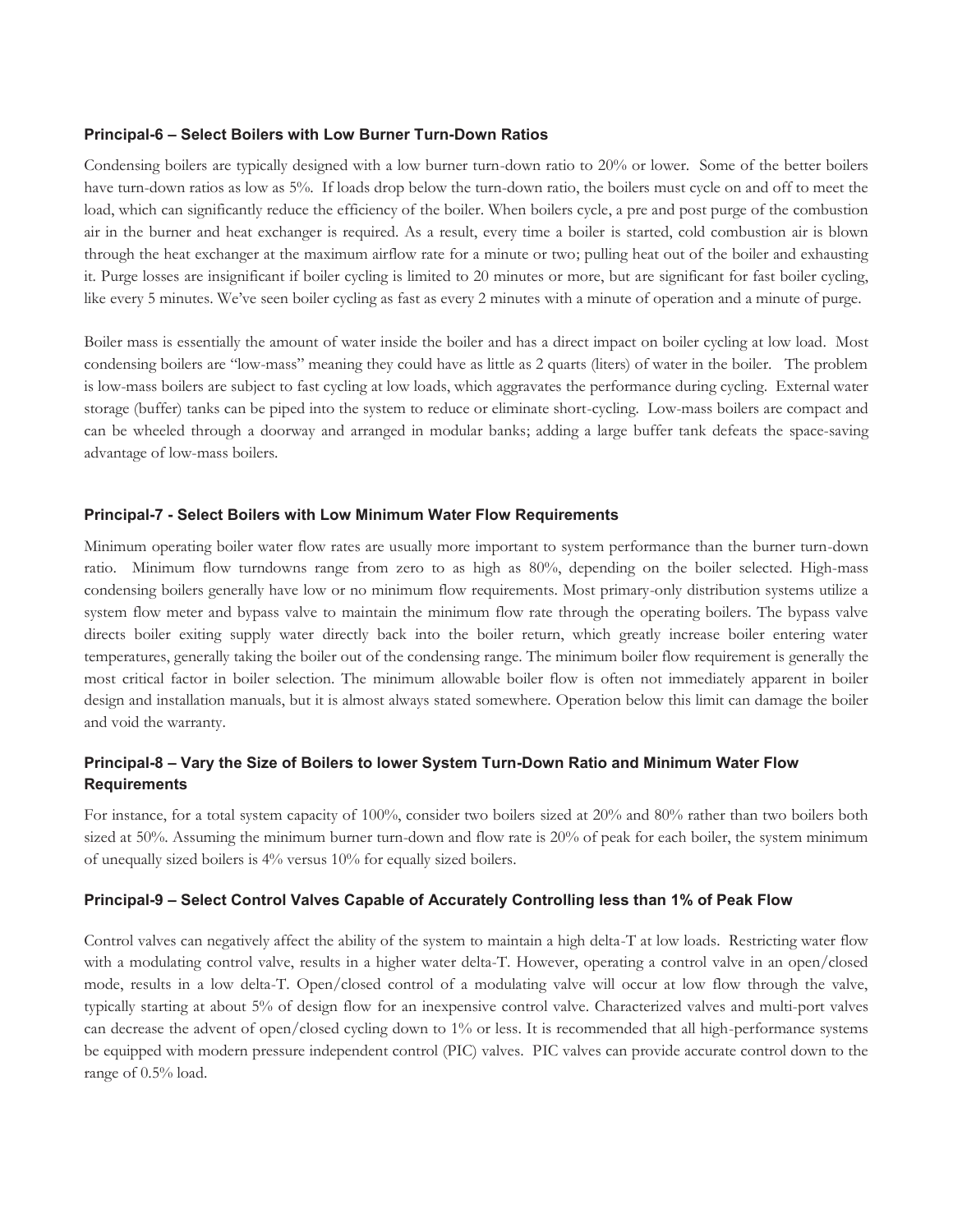### **Principal-10 – Optimize Heating Water System Controls**

Optimizing hydronic system controls is focused on reducing boiler entering water temperature (EWT) to maximize boiler condensing time and efficiency. Control strategies include system enable control, optimal boiler sequencing, outside air reset, and load reset.

**System Enable Control** is an important consideration for both condensing and conventional boiler operation. Most systems, we encounter in commissioning, use an outside air temperature (OAT) lockout strategy, which enables the heating water system when temperatures drop below a setpoint, typically 60°F (15°C). This is a very poor strategy, resulting in hundreds of operating hours at no load other than pipe heat loss. A better strategy is a dual boiler enable setpoint strategy. An example of a dual setpoint strategy is to keep the system off when the OAT is above 60˚F (15˚C) and enable the system when OAT is below 40°F (4°C). When OAT is between these setpoint limits, the system enables upon a call for heating by one or more coils. During a retro-commissioning effort on two identical buildings, one enabled the hot water system on OAT and the other on coil demand between the two setpoints; the single OAT strategy had double the annual natural gas use as the one with the recommended strategy.

**Optimal Boiler Sequencing** can be complex given multiple boiler sizes, varying burner and minimum flow turn-down ratios, boiler performance characteristics, and temperature reset strategies. Operating multiple boilers in parallel at low loads is often recommended; condensing boilers are most efficient when operated at middle part load conditions in the 20% to 60% range. However, the minimum boiler flow ratio must be considered to avoid excessive hot water flow through the bypass valve, and subsequent increase in boiler entering water temperature, which is the dominant factor in the boiler efficiency equation.

**Outside Air Temperature (OAT) Reset,** which reduces boiler LWT in response to OAT, is common boiler control strategy. Traditionally OAT reset is focused on reducing control valve cycling at low flow, but will also reduce boiler EWT and thus increase condensing boiler efficiency.

**Load Reset** is like OAT reset, except boiler LWT is reset in response to zone temperatures or control valve position. With the feedback from the loads, load reset is much more effective than OAT reset.

# **Principal-11 – Use a Robust Design Tool to Design Condensing Boiler Systems**

There are many variables to consider in designing a high performance condensing boiler system, too many for the human mind to consider simultaneously. A design tool is required to evaluate the result of applying the nine principals of condensing boiler system design. **Error! Reference source not found.** below is from a spreadsheet based tool and shows the results of a particular schematic design. Boiler LWT is automatically reset to meets the loads on two air heating coils, some hot water baseboard, and a radiant slab. At high loads, the hot water baseboard LWT pushes the Boiler EWT up close to 130˚F (54˚C) , the edge of the condensing range. But overall, Boiler EWT is mostly in the 80˚F (27˚C) range at mid and low loads, where the majority of load hours occur.

A design tool must include calculation of several components of the system including:

- The boiler efficiency curve,
- · Boiler operating characteristics including the minimum burner turndown ratio, the performance with short cycling boilers, the minimum flow ratio, the sequencing of the boilers, and other control strategies,
- The heat exchange characteristics of several types of heat coils including air heating coils, hot water baseboard, radiant slabs, and DHW heaters,